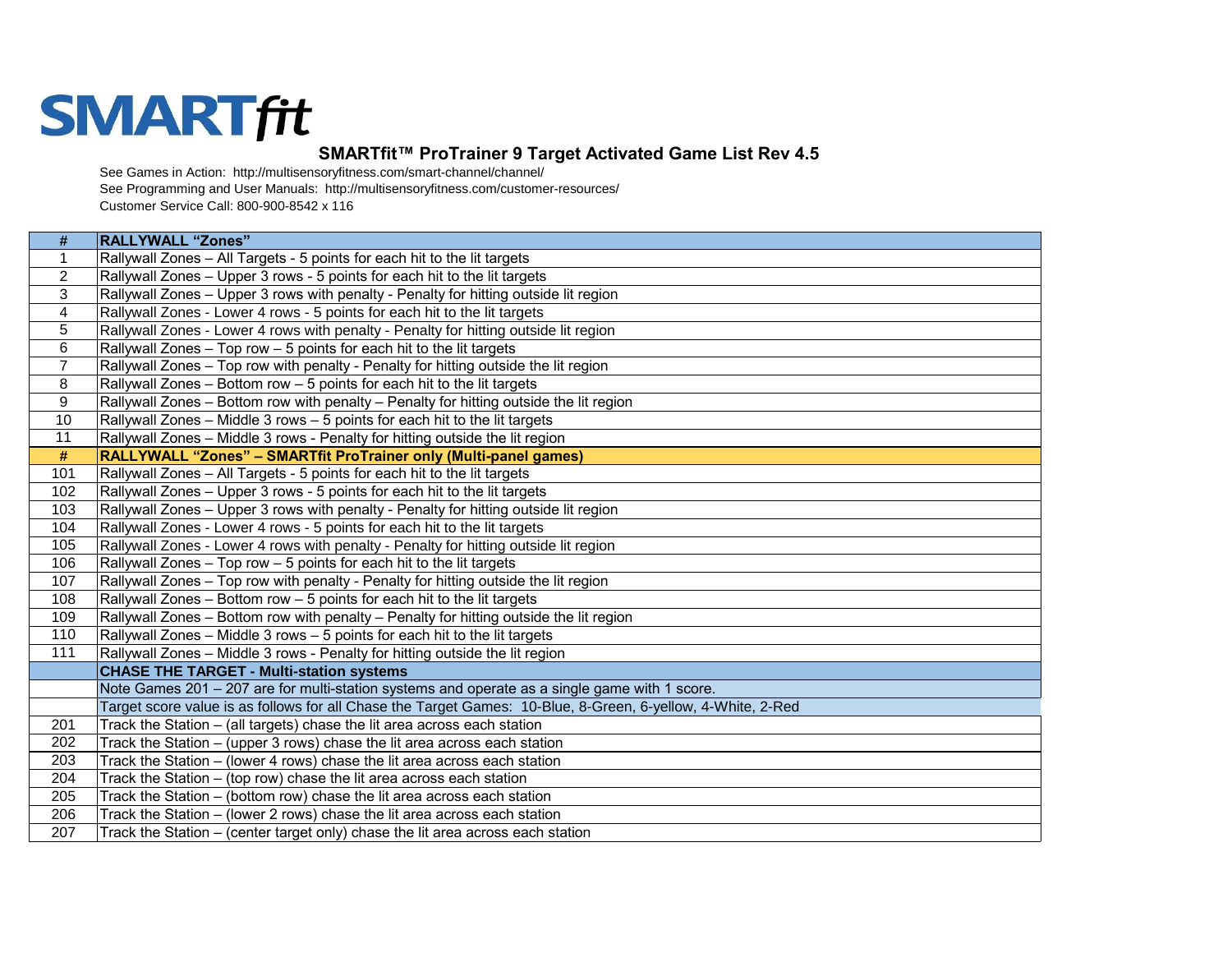|            | <b>CHASE THE TARGET</b>                                                                                                                               |
|------------|-------------------------------------------------------------------------------------------------------------------------------------------------------|
|            | Target score value is as follows for all Chase the Target Games: 10-Blue, 8-Green, 6-yellow, 4-White, 2-Red                                           |
| 216        | Track the Single Target - (middle 3 rows) chase the lit target                                                                                        |
| 217        | Track the Single Target - (middle 3 rows) chase the lit target as it goes from A to Z                                                                 |
| 218        | Track the Single Target - (middle 3 rows) chase the lit target as it counts from 0 to 250                                                             |
| 219        | Track the Single Target - (all targets) chase the lit target                                                                                          |
| 220        | Track the Single Target - (top row) chasse the lit target                                                                                             |
| 221        | Track the Single Target - (bottom row) chase the lit target                                                                                           |
| 222        | Track the Single Target - (lower 2 rows) chase the lit target                                                                                         |
| 223        | Track the Single Target - (lower 4 rows) chase the lit target                                                                                         |
| 224        | Track the Single Target - (upper 3 rows) chase the lit target                                                                                         |
| 225        | Track the Single Number - (all targets) chase the lit target as it counts from 0 to 250                                                               |
| 226        | Track the Single Number - (lower 4 rows) chase the lit target as it counts from 0 to 250                                                              |
| 227        | Track the Single Number, by $2 - (all rows)$ chase the lit target as it counts by 2's to 250                                                          |
| 228        | Track the Single Number, by $3 - (all rows)$ chase the lit target as it counts by 3's to 250                                                          |
| 229        | Track the Single Letter - (all rows) chase the lit target as it goes from A to Z                                                                      |
| 230        | Track the Single Letter - (lower 4 rows) chase the lit target as it goes from A to Z                                                                  |
| 231        | Track the Single Letter - (upper 3 rows) chase the lit target as it goes from A to Z                                                                  |
| 232        | Track the Single Target – (all targets) Left, Right and Both, Use correct hand or both to chase the lights on the system. L will be on right side and |
|            | R will be on Left side so player is to cross arms to play.                                                                                            |
| 233        | Track the Single Target – (all targets) Left, Right and Both, Use correct hand or both to chase the lights on the system. L, R and B will light up    |
|            | randomly around the wall.                                                                                                                             |
| 234        | Track the Single Target - (Lower 4 rows) Left, Right and Both, Use correct hand or both to chase the lights on the system. L will be on right side    |
|            | and R will be on Left side so player is to cross arms to play.                                                                                        |
| 235        | Track the Single Target - (Lower 4 rows) Left, Right and Both, Use correct hand or both to chase the lights on the system. L, R and B will light up   |
|            | randomly around the wall.                                                                                                                             |
| 236        | Track the Single Target – (middle 3 rows) Left, Right and Both, Use correct hand or both to chase the lights on the system. L will be on right side   |
|            | and R will be on Left side so player is to cross arms to play.                                                                                        |
| 237        | Track the Single Target – (middle 3 rows) Left, Right and Both, Use correct hand or both to chase the lights on the system. L, R and B will light up  |
|            | randomly around the wall.                                                                                                                             |
|            | CHASE THE TARGET - SMARTfit™ ProTrainer only (Multi-panel Games)                                                                                      |
|            | Target score value is as follows for all Chase the Target Games: 10-Blue, 8-Green, 6-yellow, 4-White, 2-Red                                           |
| 301        | Track the Panel - (all targets) chase the lit area across each panel.                                                                                 |
| 302        | Track the Panel - (upper 3 rows) chase the lit area across each panel.                                                                                |
| 303        | Track the Panel - (lower 4 rows) chase the lit area across each panel.                                                                                |
| 304        | Track the Panel - (top row) chase the lit area across each panel.                                                                                     |
| 305        | Track the Panel - (bottom row) chase the lit area across each panel.                                                                                  |
| 306        | Track the Panel - (lower 2 rows) chase the lit area across each panel.                                                                                |
| 307        | Track the Panel - (center target only) chase the lit area across each panel.<br><b>LIGHTS OUT</b>                                                     |
|            |                                                                                                                                                       |
| 600        | Lights Out - Race - (all targets) - Knock out all lights, 1st player to complete ends game.                                                           |
| 601<br>602 | Lights Out – Race - (lower 4 rows) – Knock out all the lights, 1st player to complete ends game                                                       |
|            | Lights Out - Race - (all targets) - Knock out all the lights, game ends when all stations are done.                                                   |